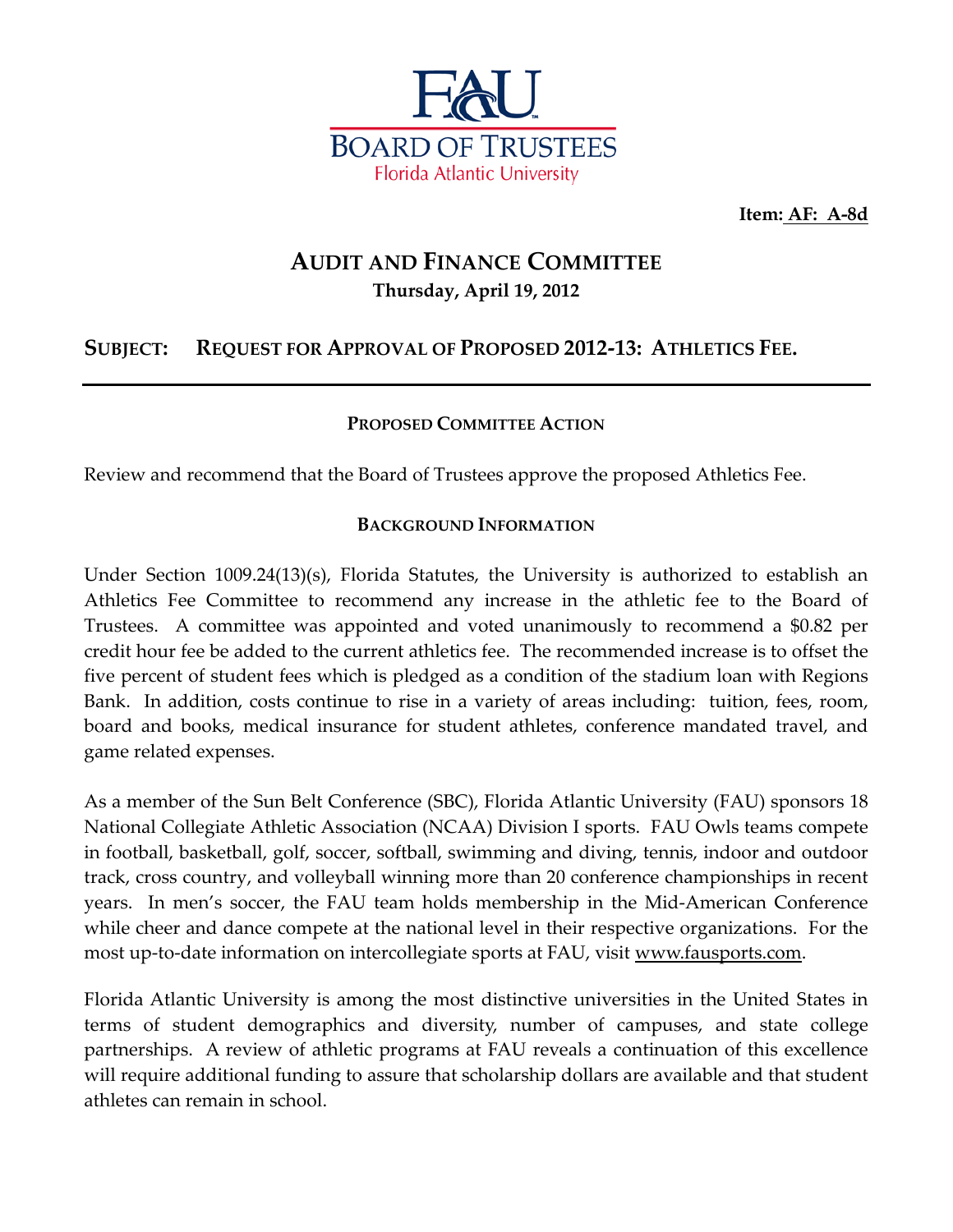#### **IMPLEMENTATION PLAN/DATE**

July 1, 2012.

#### **FISCAL IMPLICATIONS**

Fee Breakdown:

| 2011-12 Athletic Fee:          | \$16.45/per credit hour |
|--------------------------------|-------------------------|
| Proposed 2012-13 Athletic Fee: | \$17.27/per credit hour |
| Increase in the Athletic Fee:  | \$0.82/per credit hour  |

This fee increase will generate approximately \$508,400 (annualized) for Academic Year 2012- 13.

**Supporting Documentation:** PowerPoint: Athletics Fee Proposal

**Presented by:** Mr. Dennis Crudele, Senior VP-Financial Affairs **Phone:** 561-297-3267 Ms. Melissa Dawson, Interim Athletics Director **Phone:** 561-297-3199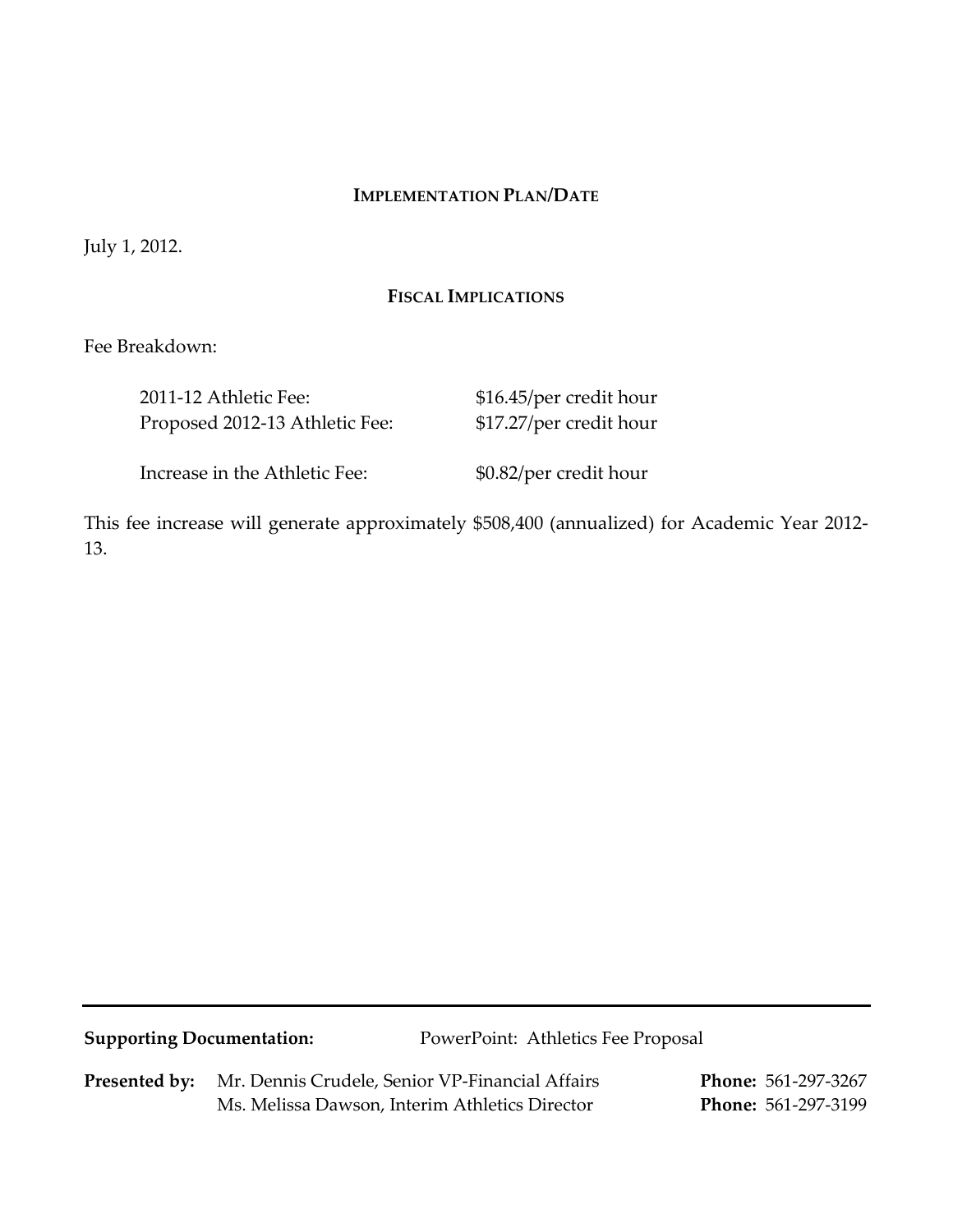

# **Athletics Fee Proposal March 14, 2012**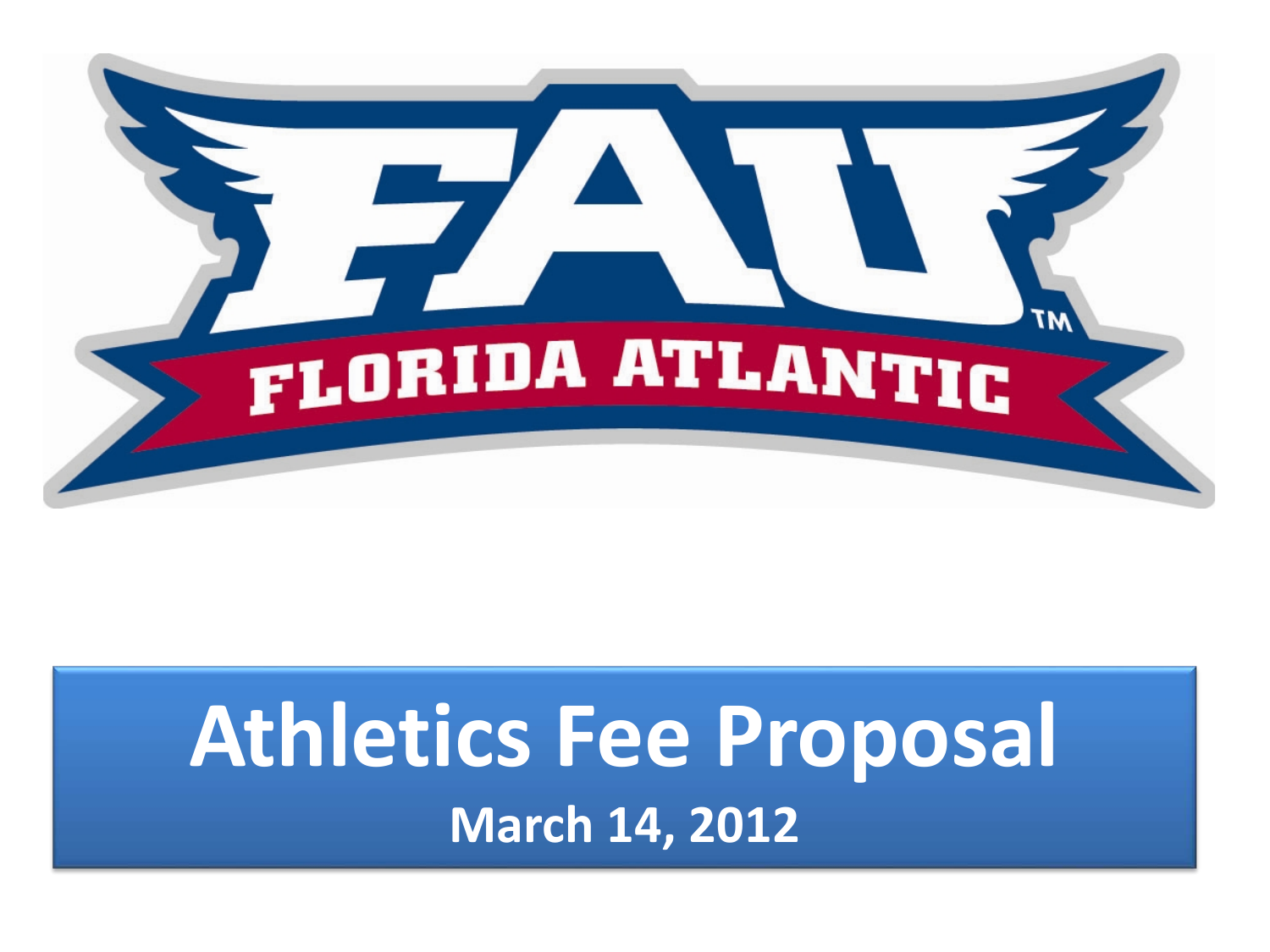## **State University System of Florida Current Student-Athletic Fees (2011-2012)**

| <b>INSTITUTION</b> | <b>CURRENT FEE</b>             | <b>SCH</b><br>(Student Credit Hours) | <b>Proj. Fee Revenue</b> |
|--------------------|--------------------------------|--------------------------------------|--------------------------|
| <b>UWF</b>         | \$17.49/CREDIT                 | 259,539 SCH                          | \$4,316,134              |
| <b>FIU</b>         | \$15.56/CREDIT + \$10 FLAT FEE | 1,050,000 SCH                        | \$16,400,000             |
| <b>USF</b>         | \$14.15/CREDIT + \$10 FLAT FEE | 1,175,064 SCH                        | \$15,398,998             |
| <b>FGCU</b>        | \$16.54/CREDIT                 | 346,296 SCH                          | \$5,526,481              |
| <b>FAU</b>         | \$16.45/CREDIT                 | 610,000 SCH                          | \$10,034,500             |
| <b>UNF</b>         | \$14.98/CREDIT                 | 403,000 SCH                          | \$6,036,940              |
| <b>FAMU</b>        | \$13.97/CREDIT                 | 365,068 SCH                          | \$5,100,000              |
| <b>UCF</b>         | \$13.10/CREDIT                 | 1,511,973 SCH                        | \$19,975,000             |
| <b>FSU</b>         | \$7.39/CREDIT                  | 1,040,000 SCH                        | \$7,500,000              |
| <b>NC</b>          | \$6.28/CREDIT                  | N/A                                  | N/A                      |
| UF                 | \$1.90/CREDIT                  | 1,315,789 SCH                        | \$2,500,000              |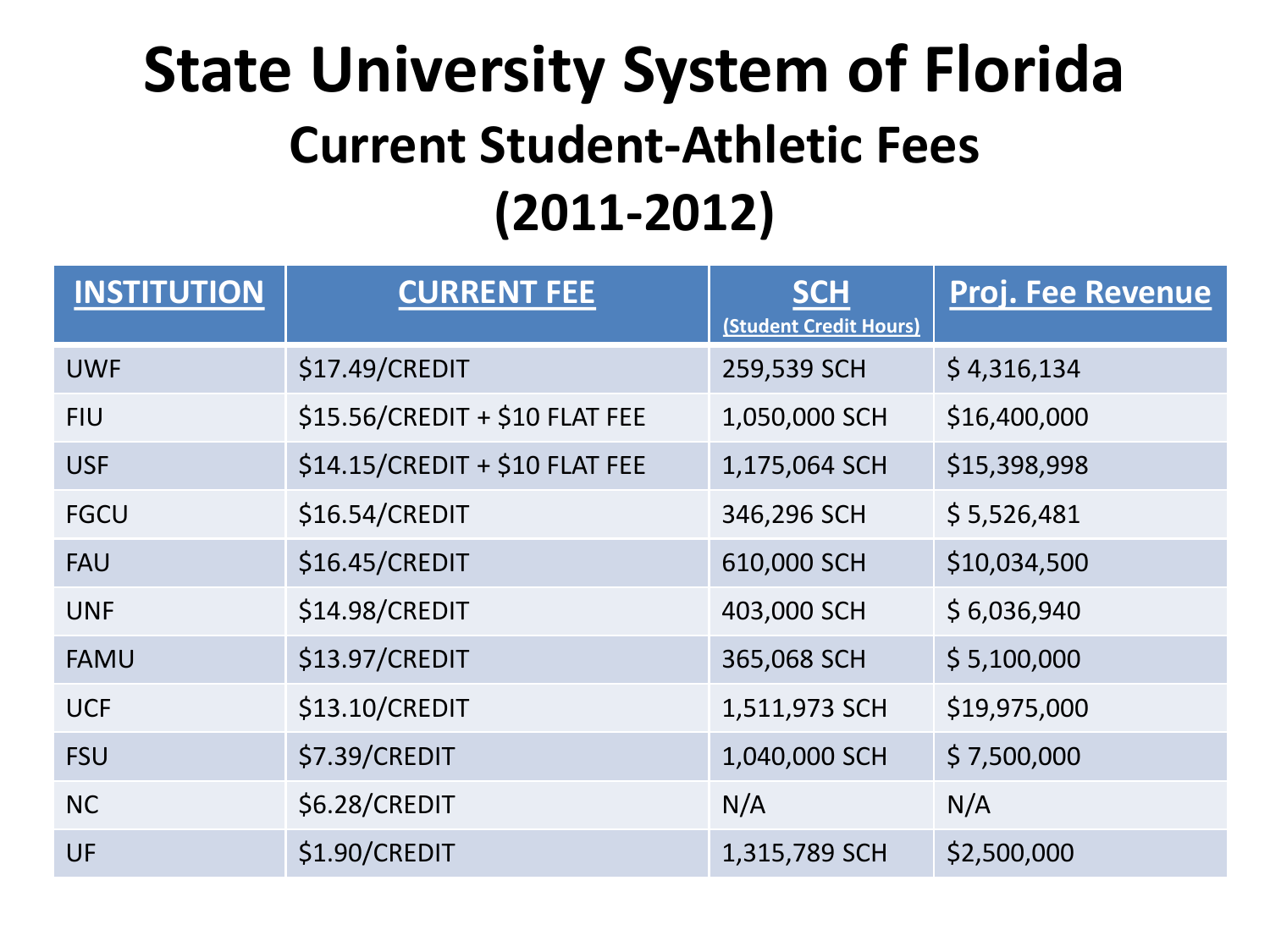### Athletics Fee Proposal Background **Background**

A member of the Sun Belt Conference, Florida Atlantic University sponsors 18 NCAA Division I sports involving 500 student athletes. The Owls compete in football, basketball, baseball, golf, soccer, softball, swimming and diving, tennis, indoor and outdoor track, cross country, volleyball, cheer, and dance, winning 25 conference championships since joining a league. In men's soccer, the Owls are a member of the Mid-American Conference. The cheer and dance teams are also the umbrella of athletics and both compete on a national scale each February.

In 2007, FAU's seven-year-old football team became the youngest in NCAA history to reach and win a bowl game. One year later, the team brought home another stunning victory by winning a second bowl game, providing convincing evidence of its rapid maturation. Opening the \$70 million, 30 seat stadium took the stage in 2011. In 2010, it was baseball that captured center stage with a SBC title and NCAA Tournament berth. Less than 10 months later men's basketball captured the league title with the help of nearly 1,000 students a game cheering for the team. That same ruckus crowd traveled to FIU and to the NIT tournament. The 2012 season opener for baseball was one for the record books. The Owls swept Alabama in a threegame series, becoming the first non-sec team to sweep Alabama at home since 1899. For the most up-to-date information on intercollegiate sports at FAU, visit [www.fausports.com](http://www.fausports.com/).

Florida Atlantic University (FAU) is among the most distinctive universities in the United States in terms of student demographics and diversity, number of campuses, and community college partnerships. In October 2010, FAU broke ground on an on-campus football stadium. A review of athletic programs at FAU reveals a continuation of this excellence will require additional funding to assure that scholarship dollars are available and that student athletes can remain in school.

### **Proposal**

To increase the Student Athletic Fee, by five (5) percent (\$0.82), from \$16.45 to \$17.27 per credit hour.

### **Projected Revenue**

This increase will generate approximately \$508,400 additional revenue for 2012-13 (annualized).

### **Proposed Expenditures**

Currently, all students are charged an Athletics Fee for each credit hour in which they are registered. The current fee is \$16.45 per credit hour and the recommended increase is to offset the 5% of student fees which has been pledged to **Regions Bank in the funding of the stadium.** In addition, costs continue to rise in a variety of areas including: tuition, fees, room, board and books, summer school, medical insurance, conference mandated travel, baggage/gas fees, game related expenses (officials, etc.), and contracted salaries/fringe benefit rate.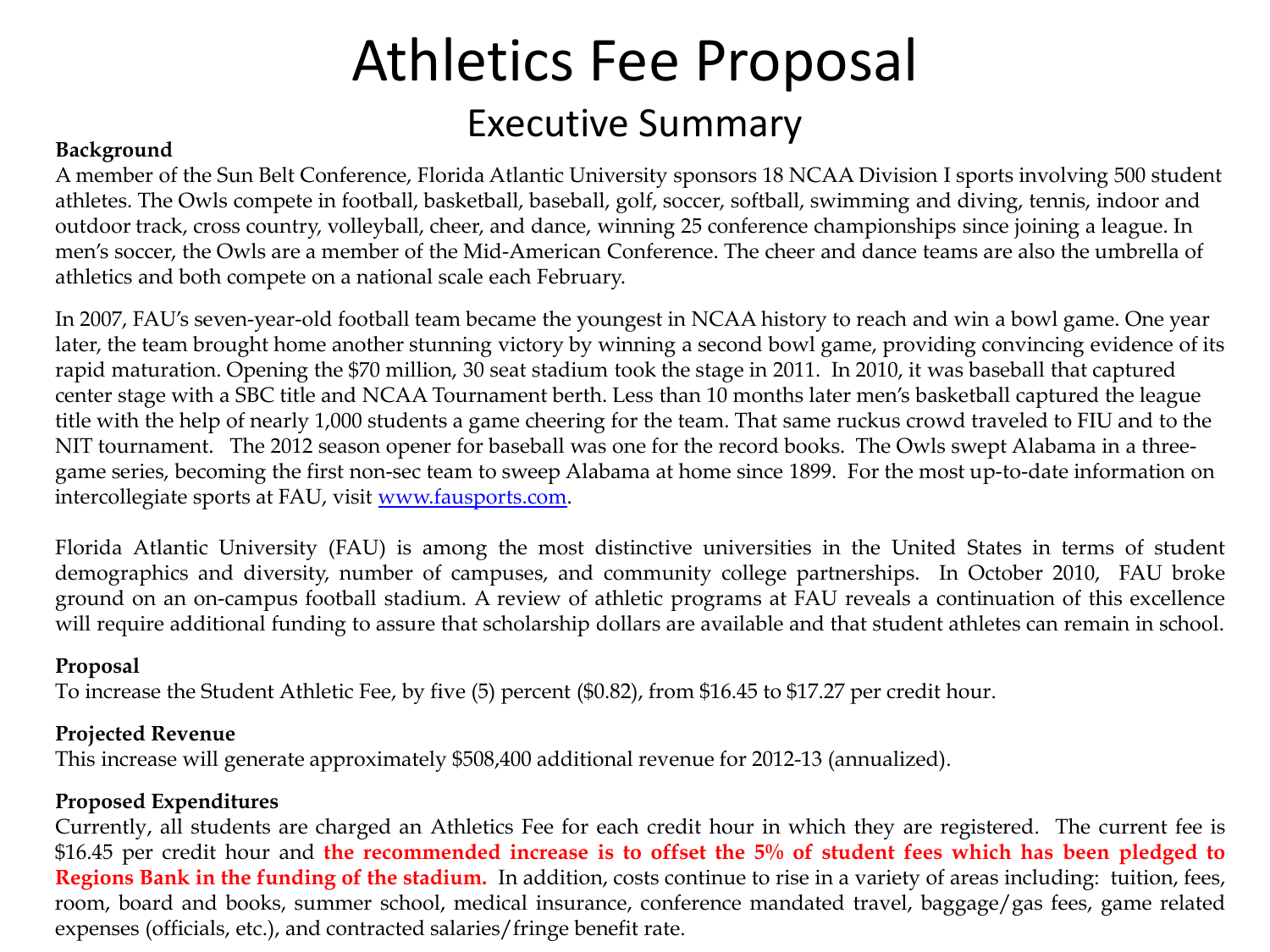# FEE BREAKDOWN

2011 - 12 Athletics Fee  $$16.45/c$ redit hour \$493.50/30 credit hours  $2012 - 13$  Athletics Fee  $$17.27/c$ redit hour  $$518.10/30$  credit hours **Increase \$0.82/credit hour \$ 24.60/30 credit hours**

### **Proposed Fee Increase – FY 13**

Approx. 585,716 credit hours x \$0.82 \$480,287 (Fall 2012, Spring 2013, Summer 1 & 2 terms) (620,000 credit hours annualized = \$508,400)

Approx. 34,284 credit hours  $x$  \$0  $\leq 0$ (Summer 3 term - no fee increase from prior year)

Total Fee Available for FY 13 **\$480,287**